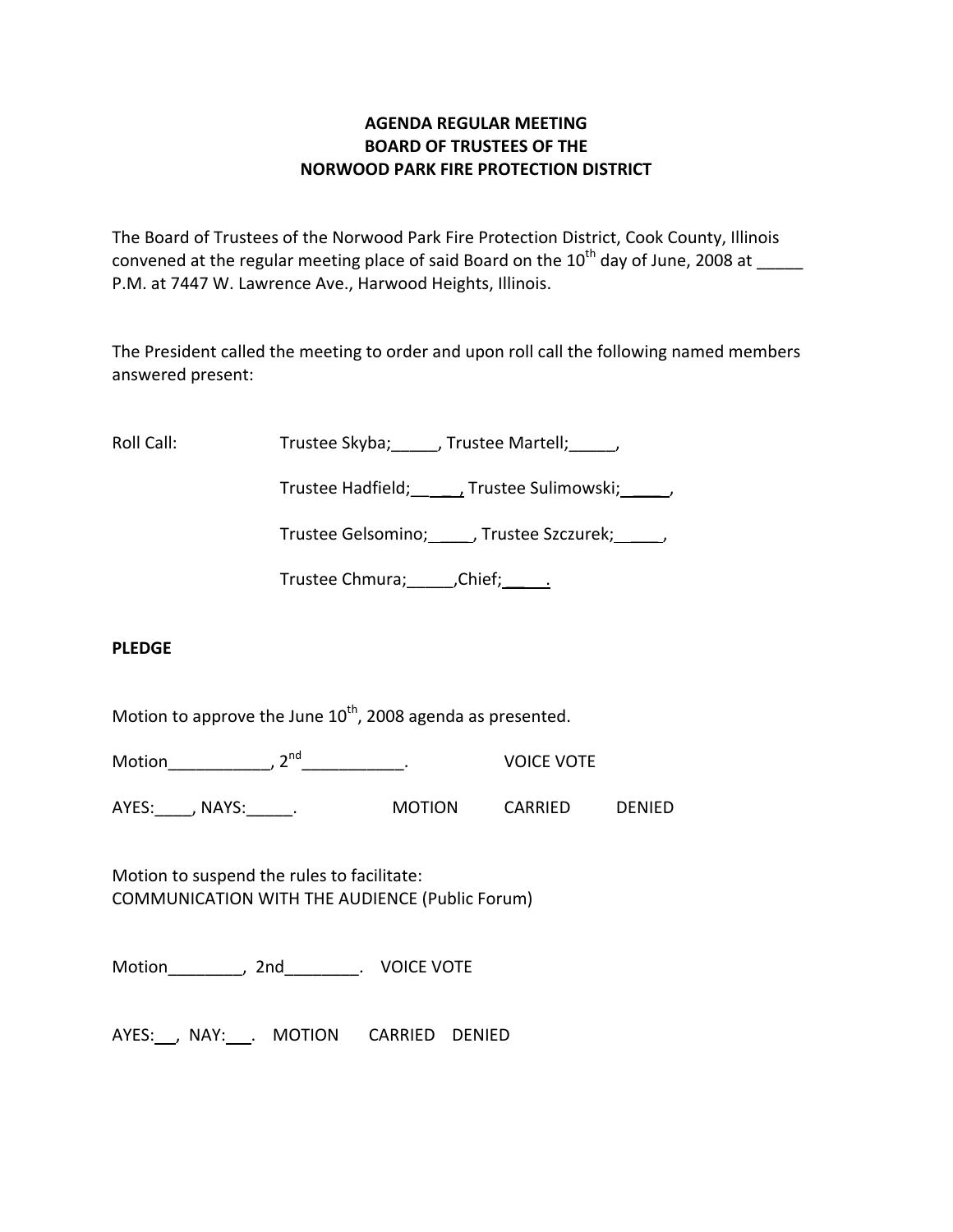Motion to approve payment of all current bills.

Motion\_\_\_\_\_\_\_\_\_, 2nd \_\_\_\_\_\_\_\_\_\_,

Roll Call: Trustee Skyba; \_\_\_, Trustee Martell; \_\_\_\_\_,

Trustee Hadfield;\_\_\_\_\_, Trustee Sulimowski;\_\_\_\_\_,

Trustee Gelsomino; \_\_\_\_\_, Trustee Szczurek; \_\_\_\_\_\_.

Trustee Chmura;\_\_\_\_\_\_.

Motion to approve the minutes of the Regular meeting held May  $13^{th}$ , 2008.

Motion\_\_\_\_\_\_\_\_\_\_, 2nd \_\_\_\_\_\_\_\_\_,

Roll Call: Trustee Skyba; \_\_\_, Trustee Martell; \_\_\_,

Trustee Hadfield;\_\_\_\_\_, Trustee Sulimowski;\_\_\_\_\_,

Trustee Gelsomino; \_\_\_\_\_, Trustee Szczurek; \_\_\_\_,

Trustee Chmura;\_\_\_\_\_.

# **TREASURER'S REPORT:**

Motion to approve the Treasurer's report as presented from the Financial Statement for May 2008.

Motion\_\_\_\_\_\_\_\_\_, 2nd \_\_\_\_\_\_\_\_\_\_,

Roll Call: Trustee Skyba; J. Trustee Martell; J.

Trustee Hadfield; frustee Sulimowski; frustee Hadfield;

Trustee Gelsomino; \_\_\_\_, Trustee Szczurek; \_\_\_\_,

Trustee Chmura;\_\_\_\_\_.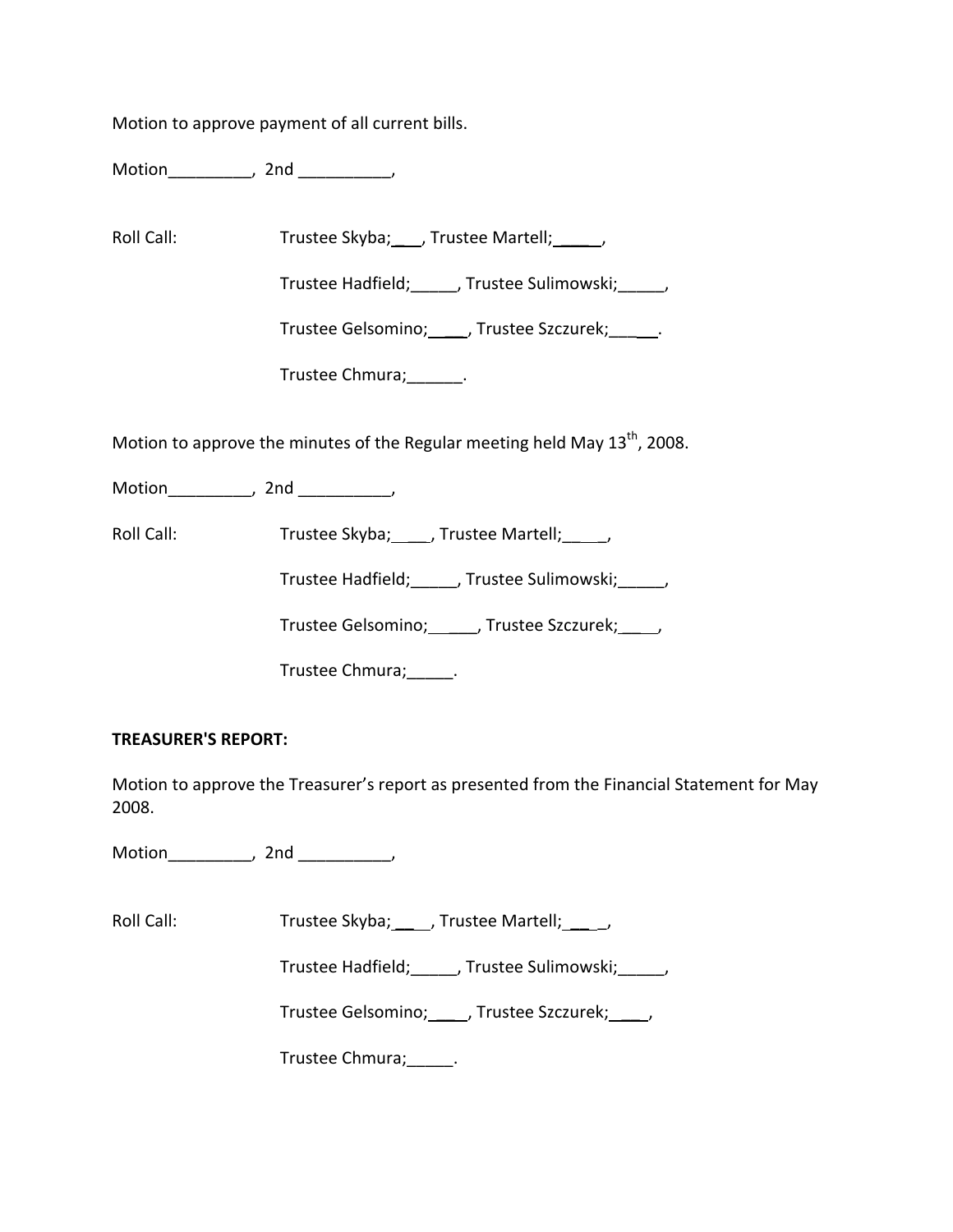## **Chief's Report:**

Motion to accept the Chief's Report for May 2008 as presented.

Motion\_\_\_\_\_\_\_\_, 2nd \_\_\_\_\_\_\_\_, VOICE VOTE

AYES; The AVES of ANAY AND ARRIED DENIED

**President's Report:**

#### **Correspondence:**

#### **Committee Reports:**

Finance Committee‐ Chairman Trustee Chmura

Building and Equipment Committee‐ Chairman Trustee Hadfield

Technology and PR Media Committee‐ Chairman Trustee Sulimowski

Policy Committee‐ Chairman Trustee Gelsomino

Pension Fund‐ Trustee Martell and Trustee Skyba

## **Old Business:**

### **New Business:**

Motion to adopt and approve Resolution #08‐2, a Resolution for payment of the Prevailing Wage.

Motion\_\_\_\_\_\_\_\_\_, 2nd \_\_\_\_\_\_\_\_\_\_,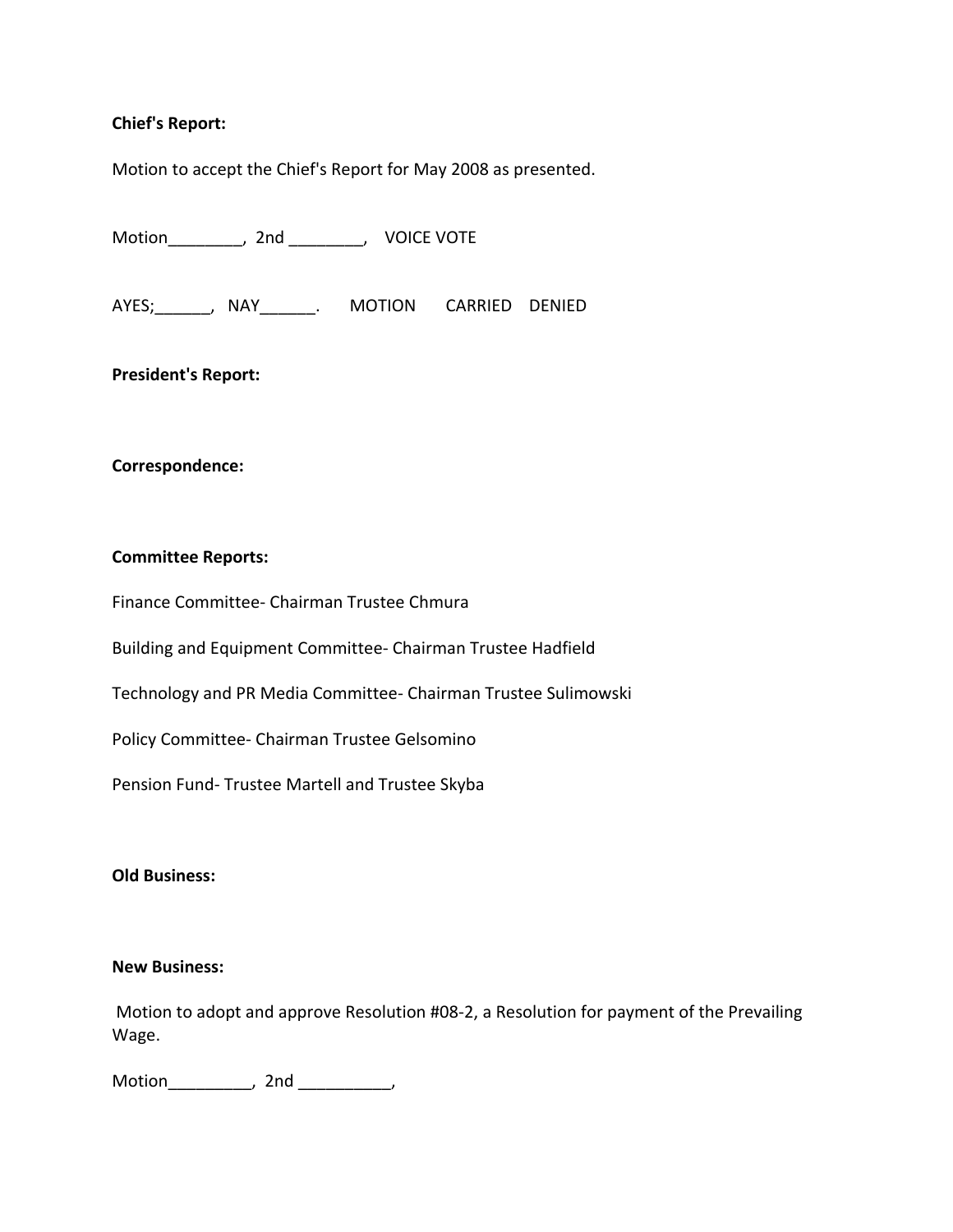Roll Call: Trustee Skyba; \_\_\_, Trustee Martell; \_\_\_\_,

Trustee Hadfield; frustee Sulimowski; frustee Sulimowski;

Trustee Gelsomino; \_\_\_\_, Trustee Szczurek; \_\_\_\_,

Trustee Chmura;\_\_\_\_\_.

Motion to transfer \$250.00 from Corporate Group, hospital, medical, dental, to the following Corporate account: \$250.00 to Life Insurance.

Motion the motion of the motion of the motion of the motion of the motion of the motion of the motion of the m<br>Second motion of the motion of the motion of the motion of the motion of the motion of the motion of the motio<br>

Roll Call: Trustee Skyba; \_\_\_\_, Trustee Martell; \_\_\_\_,

Trustee Hadfield; frustee Sulimowski; frustee Hadfield;

Trustee Gelsomino; \_\_\_ , Trustee Szczurek; \_\_\_ ,

Trustee Chmura;\_\_\_\_\_.

Motion to approve the lighting project from Lime Energy at a cost of \$17,166.60 of which \$11,450.00 will be paid for from the Clean Energy Grant. Initial payment to commence the project due from Norwood Park Fire Department will be \$8,583.30.

Motion\_\_\_\_\_\_\_\_\_, 2nd \_\_\_\_\_\_\_\_\_\_,

Roll Call: Trustee Skyba; \_\_\_ , Trustee Martell; \_\_\_ ,

Trustee Hadfield; frustee Sulimowski; frustee Hadfield;

Trustee Gelsomino; \_\_\_\_, Trustee Szczurek; \_\_\_\_,

Trustee Chmura;\_\_\_\_\_.

Motion to approve Public Safety Recruitment testing company to administer the upcoming entry level exam for firefighter.

Motion\_\_\_\_\_\_\_\_\_, 2nd \_\_\_\_\_\_\_\_\_\_,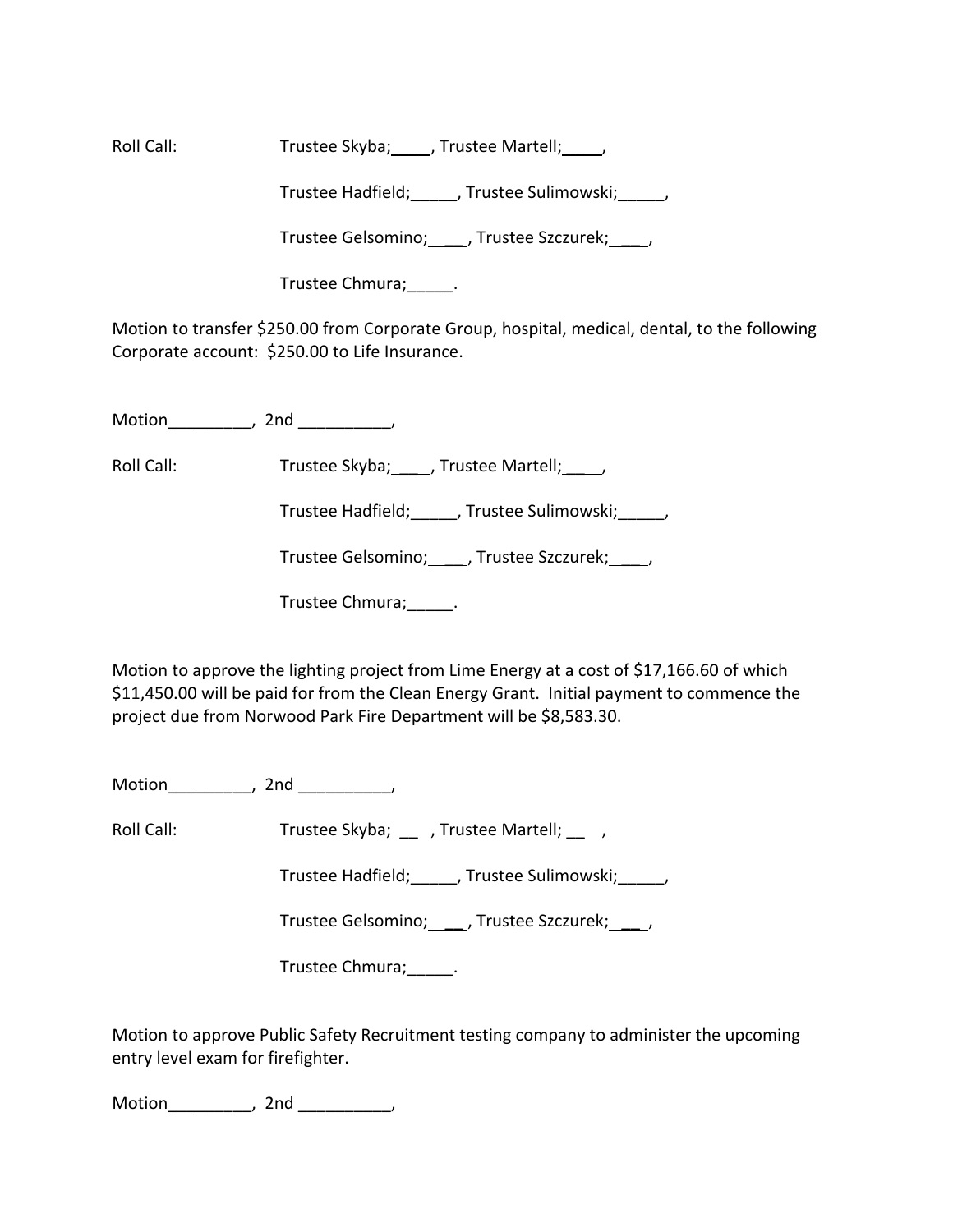Roll Call: Trustee Skyba; \_\_\_ , Trustee Martell; \_\_\_ ,

Trustee Hadfield; frustee Sulimowski; frustee Sulimowski;

Trustee Gelsomino; \_\_\_\_, Trustee Szczurek; \_\_\_\_,

Trustee Chmura;\_\_\_\_\_.

Motion to appoint **All as Norwood Park Fire Protection District Fire Commissioner** for a 3 year term, from June 10, 2008 to May 31, 2011.

Motion\_\_\_\_\_\_\_\_\_, 2nd \_\_\_\_\_\_\_\_\_\_,

Roll Call: Trustee Skyba; \_\_\_ , Trustee Martell; \_\_\_ ,

Trustee Hadfield;\_\_\_\_\_, Trustee Sulimowski;\_\_\_\_\_,

Trustee Gelsomino; \_\_\_\_\_, Trustee Szczurek; \_\_\_\_\_,

Trustee Chmura;\_\_\_\_\_.

Motion to approve the proposal from Accountant Paul Smit & Associates to complete the additional work required for the upcoming audit, cost not to exceed \$2,000.00.

Motion\_\_\_\_\_\_\_\_\_\_, 2nd \_\_\_\_\_\_\_,

Roll Call: Trustee Skyba; \_\_\_, Trustee Martell; \_\_\_\_,

Trustee Hadfield;\_\_\_\_\_, Trustee Sulimowski;\_\_\_\_\_,

Trustee Gelsomino; \_\_\_\_\_, Trustee Szczurek; \_\_\_\_\_,

Trustee Chmura;\_\_\_\_\_.

Motion to approve the back‐pay from May 1, 2006 to May 1, 2008 of \$7,874.20 due to the firefighters that were not given credit for shift exchange hours within their cycle.

Motion\_\_\_\_\_\_\_\_\_, 2nd \_\_\_\_\_\_\_\_\_\_,